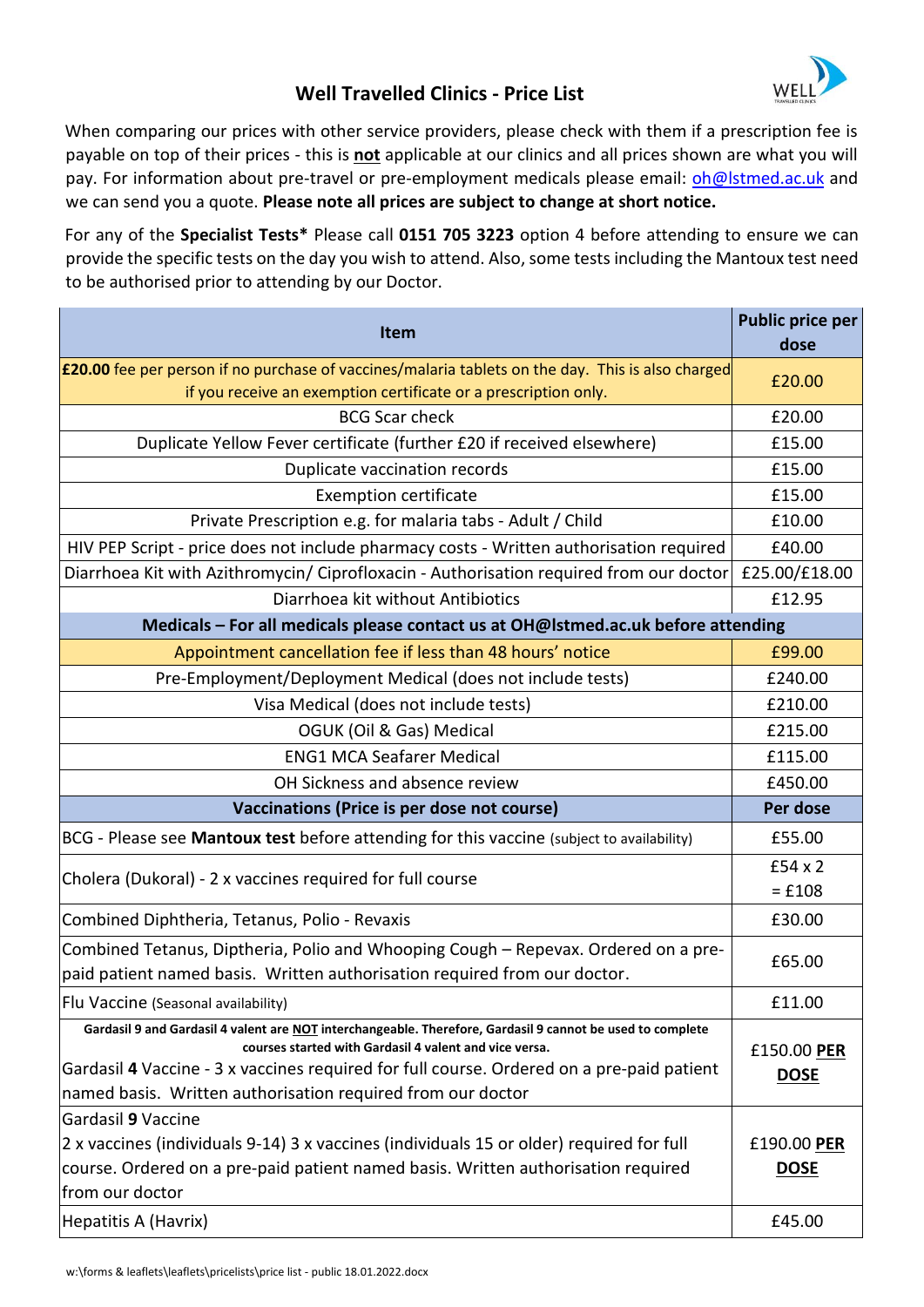| Hepatitis A (Avaxim and Vaqta)                                                                                       | £49.00                    |
|----------------------------------------------------------------------------------------------------------------------|---------------------------|
| Hepatitis A Paediatric (Vaqta)                                                                                       | £52.00                    |
| Hepatitis B - 3 x vaccines required for full course                                                                  | $£45 \times 3 = £135$     |
| Hepatitis B Paediatric - 3 vaccines required full course                                                             | £40.50 $\times$ 3 =       |
|                                                                                                                      | £121.50                   |
| Hepatitis A and Hepatitis B combined Adult - 3 x vaccines required for full course                                   | £79.95 $x$ 3 =            |
|                                                                                                                      | £239.85                   |
| Hepatitis A and Hepatitis B combined Paediatric - 3 x vaccines required for full course                              | £59.00 $x$ 3 =<br>£177.00 |
| Hepatitis A and Typhoid combined (Hepatyrix)                                                                         | £86.00                    |
| Hepatitis A and Typhoid combined (Viatim)                                                                            | £79.95                    |
|                                                                                                                      | £101.95 $\times$ 2 =      |
| Japanese Encephalitis, Ixiaro - 2 x vaccines required for full course                                                | £203.90                   |
| Meningitis ACWY - Menveo                                                                                             | £75.00                    |
| Meningitis ACWY - Nimenrix                                                                                           | £75.00                    |
| Meningitis B - Bexsero. Ordered on a pre-paid patient named basis. Written<br>authorisation required from our doctor | £165.00                   |
|                                                                                                                      | £35.00 $x =$              |
| Measles, Mumps, Rubella, MMR - 2 x vaccines required for full course                                                 | £70.00                    |
| Rabies - 3 x vaccines required for full course                                                                       | $£79 \times 3 = £237$     |
| Tick Encephalitis - 2 or 3 vaccines required for full course. If indicated during                                    | £79.95 per                |
| consultation with our nurse the vaccine could then be ordered on a pre-paid patient<br>named basis                   | dose                      |
| Tick Encephalitis Paediatric - 2 or 3 vaccines required for full course. If indicated during                         | £76.00 per                |
| consultation with our nurse the vaccine could then be ordered on a pre-paid patient<br>named basis                   | dose                      |
| Typhoid Vi TYPHIM                                                                                                    | £34.00                    |
| Typhoid VIVOTIF Oral (Subject to availability)                                                                       | £38.95                    |
| <b>Yellow Fever</b>                                                                                                  | £71.00                    |
| Varicella vaccine - Chicken pox, 2 x vaccines required for full course. Ordered on a pre-                            | £90.00 $x =$              |
| paid patient named basis. Written authorisation required from our doctor                                             | £180.00                   |
| <b>Malaria Tablets / Medicine</b>                                                                                    | Price per box             |
| Atovaquone/Proguanil pack of 24 tablets (Maloff Protect)                                                             | £49.95                    |
| Atovaquone/Proguanil pack of 36 tablets (Maloff Protect)                                                             | £78.95                    |
| Atovaquone/Proguanil 12 tablets                                                                                      | £29.95                    |
| Atovaquone/Proguanil Paediatric 12 tablets                                                                           | £24.00                    |
| Acetazolamide (Diamox) - Prescription only from our doctor                                                           | £15.00                    |
| Chloroquine 20 tablets                                                                                               | £20.00                    |
| Chloroquine/Proguanil (Paludrine) 14/98                                                                              | £25.00                    |
| Doxycycline pack of 10                                                                                               | £9.00                     |
| Doxycycline pack of 50                                                                                               | £17.00                    |
| Mefloquine pack of 8 tablets                                                                                         | £45.00                    |